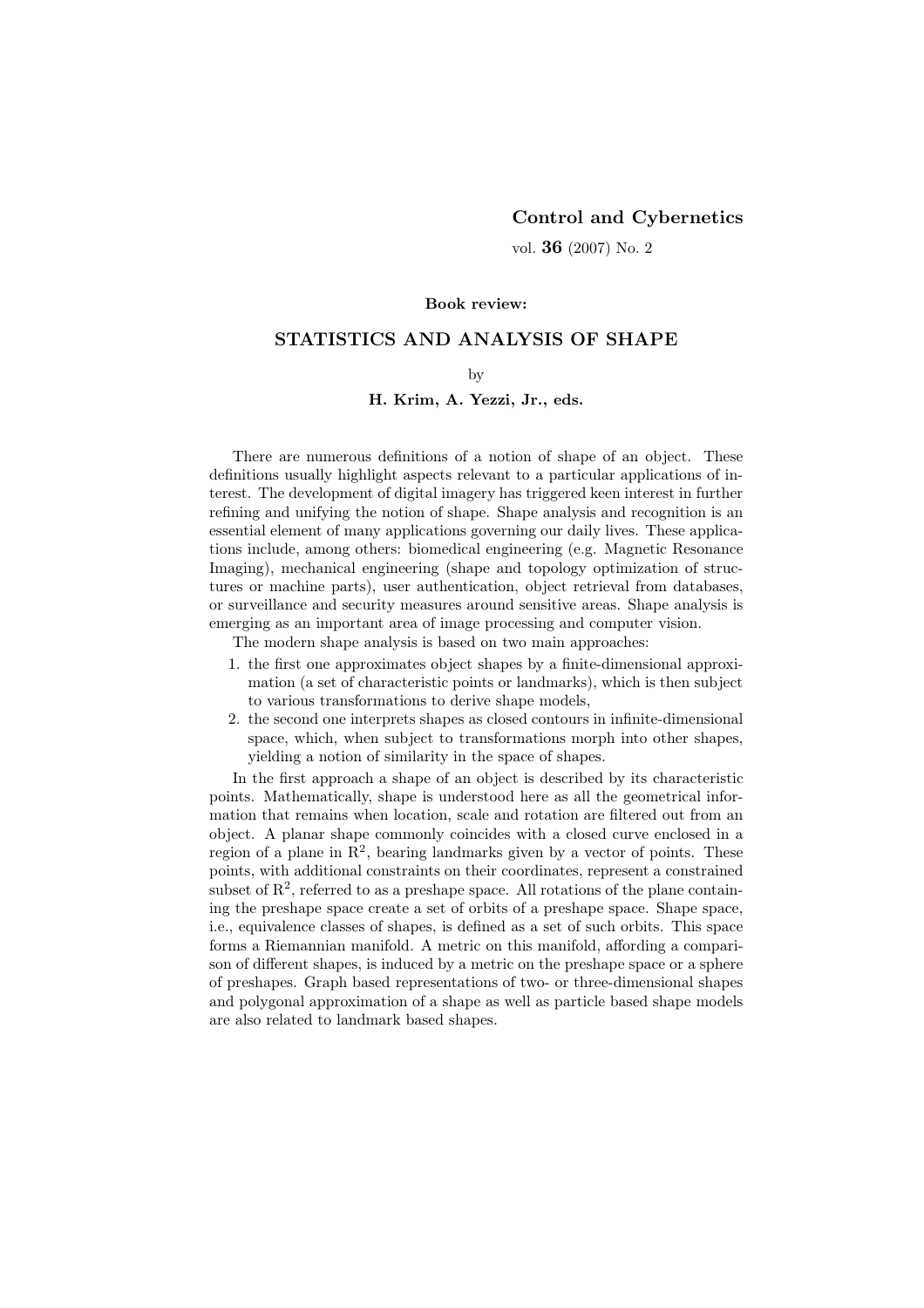The second approach uses either the parametric representation technique or the level set method to describe the contour of the object. Parametric representation, consisting in association to each point of a boundary of the object a value of a parameter, is an explicit description of the body contour. This representation is used in capturing object boundaries in snakes or active contour methods. This approach with its non unique parameterization presents difficulties in computation of averages or distances employed in shape analysis. The level set methods represent implicit description of the object boundary. They consist in defining a function, called level set function, which has zero value at points lying on the object boundary and which has value less (respectively, greater) than zero at points lying outside (respectively, inside) the object. In the level set method the problem of non unique parameterization appearing in parametric representation method, is replaced by the non unique choice of the level set function for points not belonging to the contour of the body. Geometric formulation of explicit\implicit representation of shape is employed to avoid infinite-dimensional ambiguities of both representations. Geometric formulation means adopting a signed distance function in the implicit representation or an arc-length parameterization in the explicit representation. Two fundamental problems in shape analysis are:

- to determine a shape space, which is usually non-linear,
- to derive a measure of distance between different shapes; the adoption of different norms in shape spaces yields different algorithmic techniques.

The goal of this contributed book is to expose these different approaches to shape analysis as well as unveil latest efforts in both schools of thought to overcome existing fundamental problems. These unsolved problems in both schools include, among others, either systematic, robust and automatic choice of landmarks for an unambiguous definition of shape or a definition of a natural norm in the Riemannian framework.

The book is divided into 15 chapters. Each chapter is written by leading experts in the field. The initial chapters 1 to 4 explore the statistical modeling of landmarks. These chapters are devoted to graph based representation of shapes. The statistical shape analysis has been initiated by Kendalls' works. Its goal is to construct a compact and stable description of mean and variability of a population of geometric objects. The subsequent chapters address the probabilistic modeling of entire shapes. Chapters 5 to 7 contain applications of level set methods to shape representation and analysis. Chapters 8 to 10 deal with extensions of graph based representation of shapes to three- or higher-dimensional shapes. These chapters concentrate on case studies as well as implementationrelated and practical challenges in real systems. The discussed in Chapters 11-12 particle based shape models are motivated by pattern formation in statistical physics. These models are related to a class of landmark based shapes. Chapter 11 deals with a system of spin particles which may interact to yield a shape. The next chapter concerns the particles diffusing along the trajectory describing the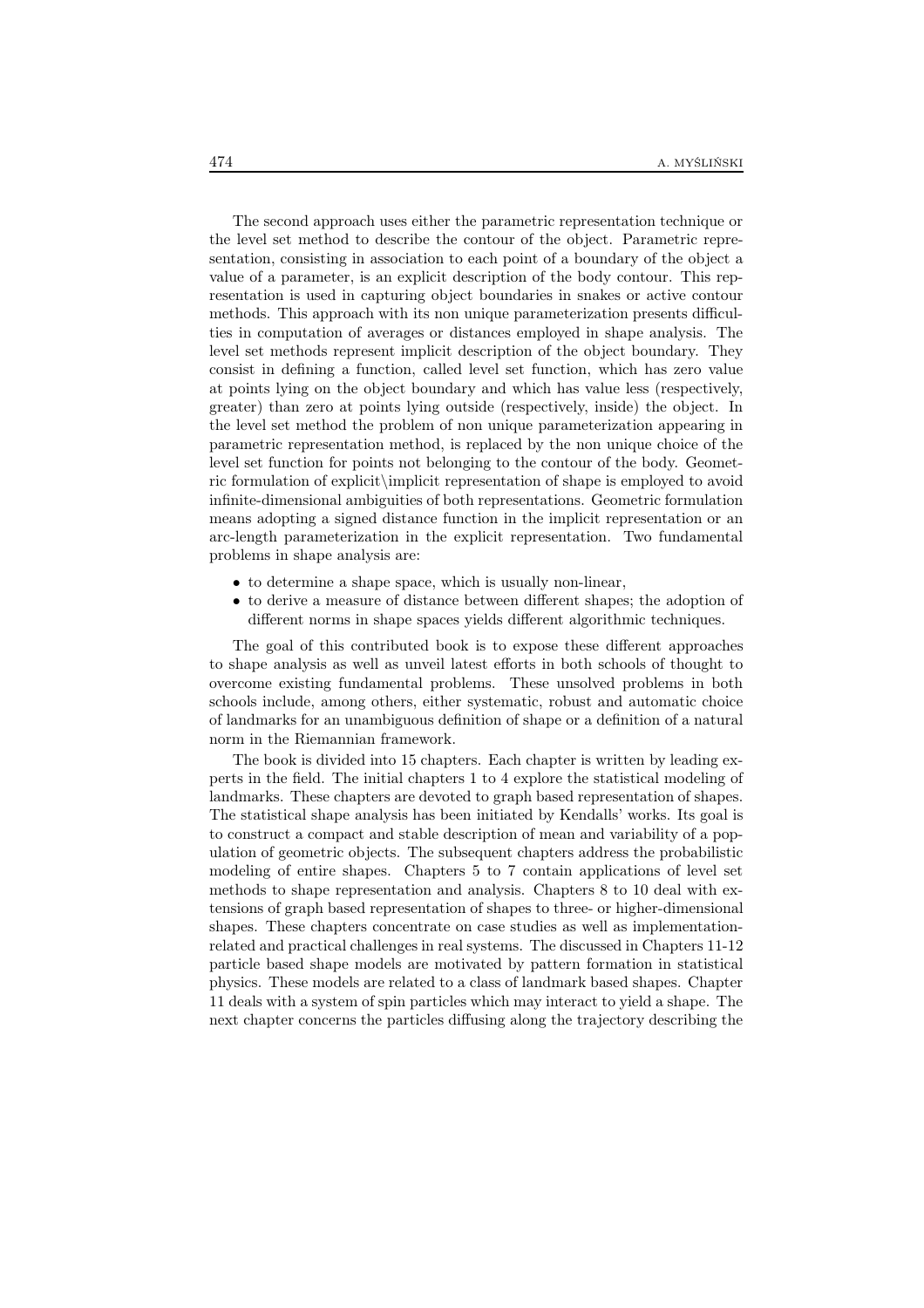shape of interest which may be also used to model a limiting case of a landmark based shape. Shape analysis in infinite-dimensional shape spaces is presented in Chapters 13 to 15, where different norms, measuring the distance between shapes are introduced and numerically computed. Each chapter provides a long list of references allowing for further studies.

Let us provide more details about the contents of the book. Chapter 1 deals with medial axis computation using average outward flux algorithm and its evolution governed by the motion of the bitangent boundary points. The examples of computed medial axes of three-dimensional human objects are given. Chapter 2 presents a general method called principal geodesic analysis for computing the variability of manifold valued data, i.e., shape variation of medial axis. This method is applied to describe the shape variability of medial representations and results are shown on a hippocampus data set. Chapter 3 is devoted to modeling of a topologically diverse class of shapes based on Morse theoretic skeleton graphs. Morse theory relates topology of a smooth manifold with a number of critical points of a Morse function defined on this manifold. This approach captures not only topology but also geometry of a shape. Applications include storage and shape classification. Chapter 4 is concerned with measuring similarity between shapes and exploiting it for object recognition. Two algorithms for rapid shape retrieval are presented. Applications for silhouettes and handwritten digits are presented.

Chapter 5 is concerned with the problem of visual recognition of two-dimensional planar shapes. Especially, an abstract setting is introduced where decision rules based on contrario methodology for pairing two shape elements are provided. The proposed matching methodology is illustrated through several experiments including logo recognition, comparing codes extracted from two views of old paintings. Chapter 6 introduces for closed planar contours a class of functionals obtained by performing integral operation, which are invariant with respect to the Euclidean groups. Based on these invariants a distance measure between shapes is proposed. The analysis of shapes at multiple scales is allowed. The examples of results of matching and retrieving noisy shapes from a database are shown. Chapter 7 deals with shape representation, registration and modeling using a level set method. Global and local registration of shapes through the alignment of the corresponding distance transforms is proposed. These transforms are performed by defining objective functions minimizing metrics between implicit representation of shapes. Validation of the proposed method through various applications is provided. Chapter 8 deals with the description of manifolds by point clouds. One of the most popular source of point clouds are three-dimensional shape acquisition devices such as laser range scanners. The computation of geodesic distances of objects represented by the point cloud is discussed. Using the theory of Gromov-Hausdorff distances, geometric framework for comparing manifolds given by point clouds is presented. Numerical experiments are provided. Chapter 9 focuses on simple estimators of the intrinsic dimension of the smooth Riemannian manifold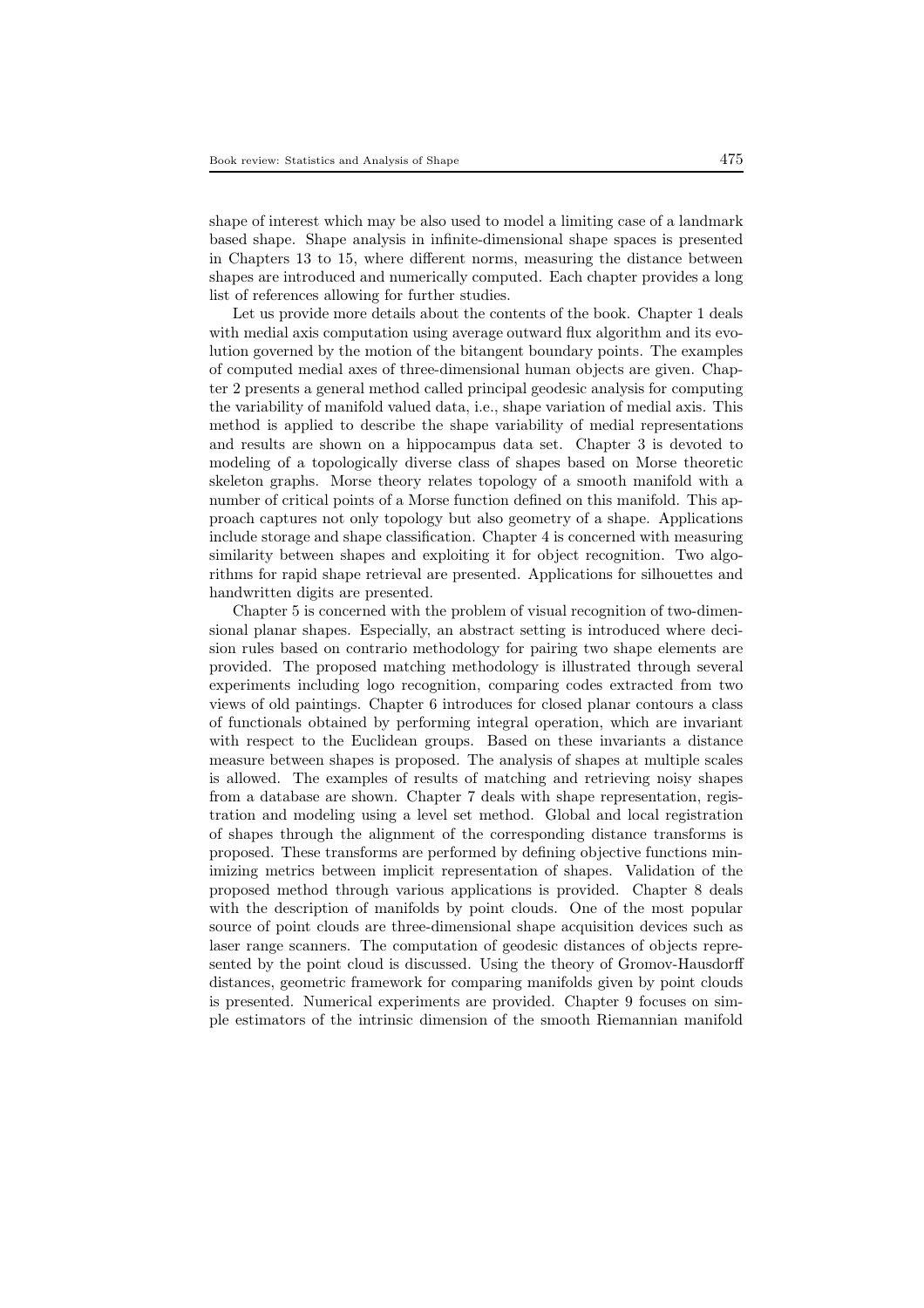embedded in  $\mathbb{R}^d$  and of the entropy of the underlying sampling distribution on the manifold. Assuming compactness of the manifold and the boundedness of the Lebesgue sampling density supported on the manifold, proofs of strong consistency of these estimators are shown. Experimental results are provided. Chapter 10 deals with the construction of a metric for comparing configuration of object features to configuration of image features that is invariant to any affine transformation of the object or image. This chapter explores the generalized weak perspective camera model. An algorithm to compute the distances between shapes in image and object spaces is provided.

The particle based approach to shape analysis, motivated by statistical physics, is presented in Chapters 11 and 12. The first of these chapters deals with ill-posed problems of image processing using Gibbs field approach. The notions and examples of regular models are given. Chapter 12 concerns stochastic approximation of curve shortening flows based on the theory of interacting particle systems. The proposed approach is valid for arbitrary embedded planar curves. The curve evolution is interpreted as a semilinear diffusion equation. This leads to a coupled system of interacting particle systems, whose limiting behavior is the desired curve shortening flow.

Chapter 13 deals with characterizing shapes of continuous curves, both open and closed in  $\mathbb{R}^2$ . Under appropriate constrains that remove shape preserving transformations these curves form infinite-dimensional non-linear shape spaces. Two Riemannian metrics are imposed on these spaces and properties of these structures are studied. Probability models on shape spaces are given. Examples of applications including mean shape computing, clustering of shapes, interpolation of shapes in echocardiographic image sequences and many others are enclosed. Chapter 14 focuses on the study of plane curve deformations as well as its evolution, comparison and matching. Diffeomorphic deformations in which a template curve is in one-to-one smooth correspondence with a target curve are the subject of interest. The deformation is driven by a data attachment term measuring the quality of the matching. Three kinds of attachment are reviewed. Momentum theorem relating the momentum of the Hamiltonian evolution to the differential of the data attachment term is proved. The existence of Hamiltonian flow is shown. Chapter 15 proposes a framework for dealing with two main problems of shape analysis: the definition of a set of shapes and that of defining the metric on it. Motivated by image analysis applications, a set of shapes consists from subsets of  $R^2$  of positive reach in the sense of Federer with smooth boundaries of bounded curvature. For this particular shape space three considered topologies, i.e.,  $L^2$  norm of a difference of characteristic functions and  $L^{\infty}$ ,  $W^{1,2}$  norms of the difference between distance functions, are shown to be equivalent. A family of smooth approximations of the distance functions which are continuous with respect to the Hausdorff topology is proposed. The presented approach is illustrated on a variety of examples, in which means and variations of several fish or human hand curves are computed.

The book in clear, concise and interesting way describes the fascinating